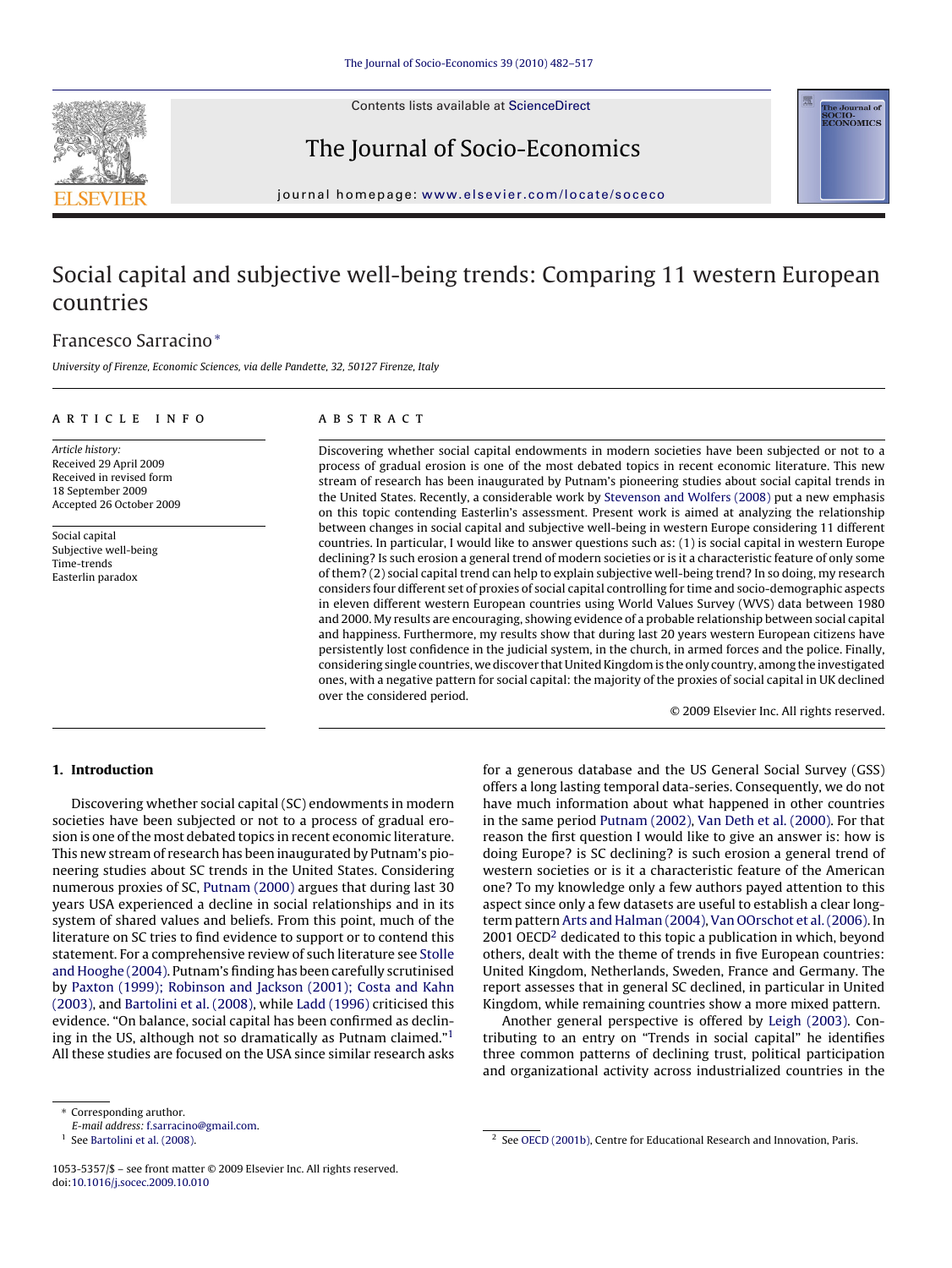period between 1980 and 1990. Among the five reviewed European countries (Britain, France, Germany, Spain and Sweden) only the Scandinavian one seems to have a positive trend even if civic engagement is declining. Further studies have been conducted by [Norris \(2004\); Delhey and Newton \(2005\)](#page--1-0) but these studies focused on particular indexes of SC or only on generalised trust and were based on old data from the World Values Survey (WVS). A deeper analysis was conducted by [Morales \(2004\)](#page--1-0) on trends and levels of associational participation in Europe. Looking at trends between 1980 and 2002 from the WVS and the European Social Survey (ESS) she concludes that it is not possible to state whether a clear increase or decrease in general levels of membership exists. Anyway, her analysis is merely descriptive and, even if she focuses on a broad set of countries, her conclusions do not account for other aspects, such as socio-demographic variables, that can affect SC trends. Finally, a more recent article by [Adam \(2008\)](#page--1-0) observes trends of generalized trust and membership in voluntary organizations using data from WVS in the period 1980–2000. The author finds evidence of a non-eroding SC in Europe even if he warns about signs of decline as well as improvement. He states that decline in trust in individuals is quite visible, while associational involvement shows a more complex but on average positive trend.

Adam's work is, to my knowledge, the most up-to-date and complete research on European trends of SC. Anyway, it suffers some limitations. First of all it is based on mean variations between the starting and ending period. This is quite comprehensible since the second aim of the author was to test the reliability of the WVS vis-a-vis other databases (i.e. ESS), but in general this approach does not allow to check for other factors; secondly the author adopts only some of the available proxies of SC, namely generalized trust, membership in voluntary organizations and unpaid voluntary work; finally, Adam focuses on a large number of European countries including transition countries: this is an interesting point, but misses to account for different economic realities (developed and transition countries) preventing a more detailed knowledge of what happened to SC during last 20 years.

In order to overcome these limitations, my research considers four different set of proxies of SC controlling for time and socio-demographic aspects in eleven different western European countries. Data are drawn from theWVS, a dataset composed of four waves between 1980 and 2000. In so doing, I am able to investigate trends on a 20 years period.

The second question I would like to answer is whether SC trends can help to explain subjective well-being (SWB) trends. In a pioneering work [Easterlin \(1974\)](#page--1-0) discovered that, using cross-section data, on average richer people are also happier than poorer ones; but a life-cycle analysis on the same sample shows that during time income grew up while happiness stayed constant. Such a puzzle is actually known as the "Easterlin paradox." Starting from this point an even more consistent part of the economic literature flourished trying to solve the problem [Blanchower and Oswald](#page--1-0) [\(2004\).](#page--1-0) Many different theories coming from manifold scientific fields have been advanced so far, but until now they failed to fully explain the paradox. $3$  Recently, [Stevenson and Wolfers \(2008\)](#page--1-0) revive the debate challenging the existence of the paradox. Considering Europe and Japan they argue that societies get happier as they become richer. That is to say that "money can buy happiness." Unfortunately, at the same time they state that "the failure of happiness to rise in the United States remains a puzzling outlier."4 In this way the Easterlin paradox remains unsolved and also its nonexistence is not demonstrated. There is a need to further look into the "black box" of the American case. From this point of view, some recent contributions by [Helliwell \(2001, 2002, 2006\)](#page--1-0) propose SC as an important aspect for SWB arguing that money cannot explain the whole variation in people well-being. To my knowledge, the paper tackling most successfully with the challenge settled by Helliwell is Bartolini et al.  $(2008)^5$  which argues that SC, and in particular relational goods, is important for SWB. They do not deny the importance of income for happiness, but using data from the American GSS between 1975 and 2004 they find out that U.S. SWB is largely explained by four forces acting in different directions: (1) income growth; (2) decreasing relational goods; (3) decreasing confidence in institutions; (4) social comparisons. These four groups of variables allow to explain quite the whole variation in SWB. In other words, the three authors suggests that American happiness did not grow up together with economic growth because the positive effect of income growth was counterbalanced by the declining availability of SC which negatively affects SWB. In this way they provide a convincing and powerful explanation of the Easterlin paradox giving SC a new role: a higher income increases happiness as long as it does not undermine SC [Bartolini and Bonatti \(2003\). W](#page--1-0)henever this hypothesis would be corroborated by further research, policy agendas will have to consider also the effects of economic policy on the preservation and the provision of social capital. Hence, SC can become an important aspect of future development policies.

The theory proposed by [Bartolini et al. \(2008\)](#page--1-0) can help to explain what happened in USA. A few example can probably be convincing. Estimates from the three authors suggest that in presence of a stable endowment of SC, and in particular of relational goods, American SWB would have been higher than the actual one. Similarly, if income growth should compensate for the effect of the reduction of SC on happiness, keeping this variable stable to its 1975 levels, then the growth rate of GDP should have been more than 10%. Finally, they also estimate that the positive effect of income growth on SWB has been counterbalanced by the increase of other's people income (which offsets 2/3 of the effect of income growth) and by the decrease in relational goods and confidence in institutions (which accounts for 5/6 of the total effect of social comparisons on SWB).

Concluding, the contribution by [Bartolini et al. \(2008\)](#page--1-0) seems to suggest that differences in SC trends can help to explain differences in SWB trends. The aim of present work is to provide further evidence to support this hypothesis looking at some European countries. Main results of my research are the following:

- 1. SC trends in the majority of the western European countries are different from the American ones. Great Britain is the country with the worst trend, among the investigated ones, for SC.
- 2. SWB trends in present sample of countries are generally positive with the only exception of Great Britain.
- 3. SC and SWB trends for investigated European countries are compatible with a relational explanation of the Easterlin paradox.

Present work is structured in four sections: the first section outlined my research questions and motivations behind them; the second section points out data adopted for my research and methodological aspects; the following section reports results from different regressions considering various proxies of SC as dependent variable and adopting time dummies and socio-economic conditions as independent variables. Finally, some concluding remarks will follow.

 $3$  For a review of the main theories advanced so far please refer to [Sarracino \(2008\).](#page--1-0)

<sup>4</sup> See [Stevenson and Wolfers \(2008\), p](#page--1-0). 16.

<sup>5</sup> See [Bartolini et al. \(2008\).](#page--1-0)